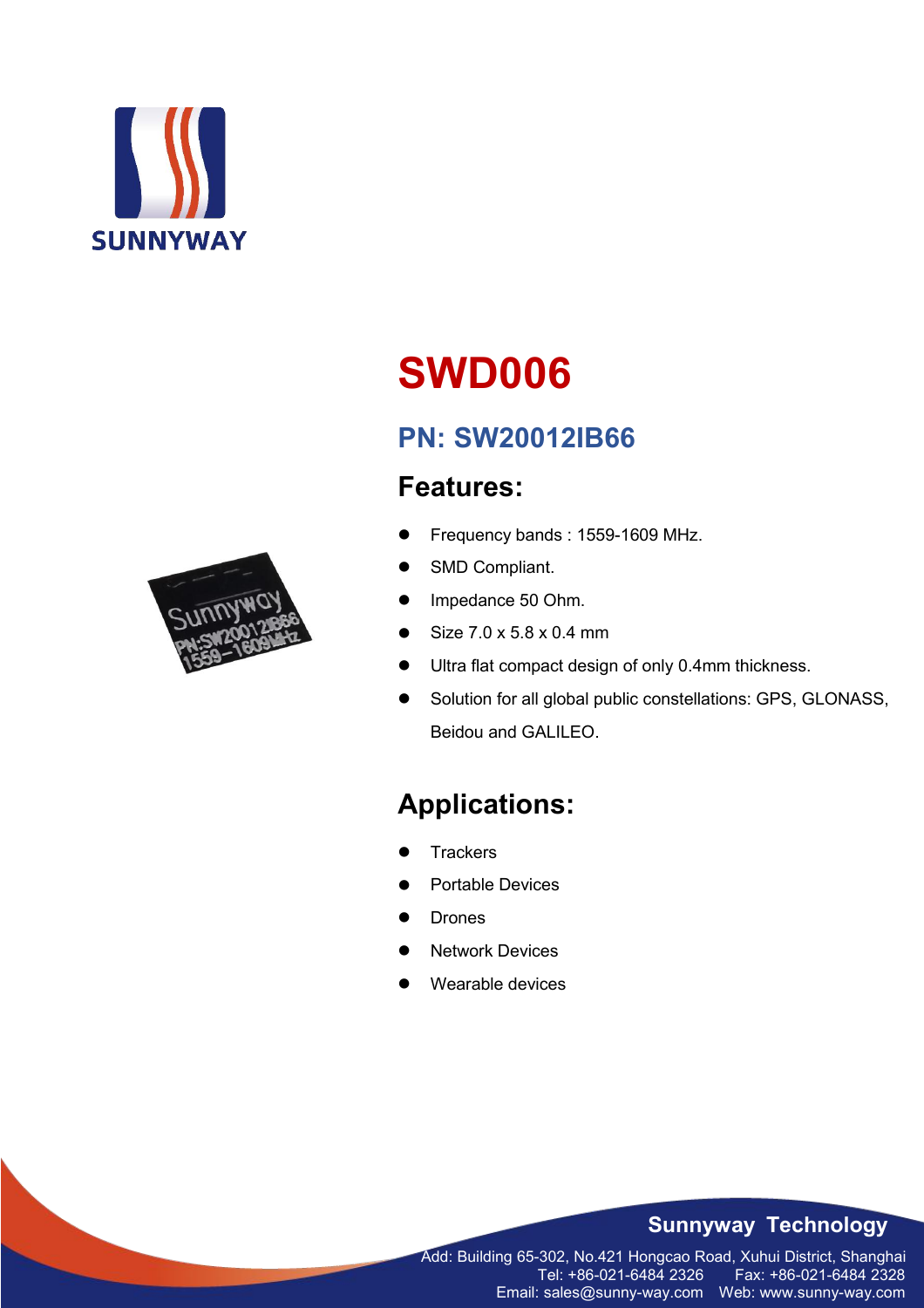

# **1. Electrical Specifications**

| <b>Standards</b>            | GPS&GLONASS&GALILEO&BEIDOU |
|-----------------------------|----------------------------|
| Frequency range (MHz)       | 1559~1609MHz               |
| Peak Gain (dBi)             | $3.4 - 4.4$                |
| Average Gain (dB)           | $-2.2 - -1.5$              |
| <b>VSWR</b>                 | < 1.4                      |
| <b>Return Loss</b>          | $< -16.5$                  |
| Efficiency (%)              | 59.8~71.6                  |
| Polarization mode           | Linear                     |
| Radiation pattern           | Omni-Directional           |
| Output impedance $(\Omega)$ | 50                         |
| Max. Input Power(W)         | 5                          |

#### **Note:**

All parameters are measured with Sunnyway's EVK which size is 80\*35mm

## **2. Mechanical and Environmental Specification**

| <b>Mounting Type</b>       | SMD                                      |
|----------------------------|------------------------------------------|
| Antenna size(mm)           | $ 7.0(L) \times 5.8$ (W) $\times 0.4(H)$ |
| <b>Material</b>            | PCB                                      |
| Operating Temperature (°C) | $-40$ °C ~ + 85 °C                       |
| Storage Temperature(°C)    | $-40$ °C ~ + 85 °C                       |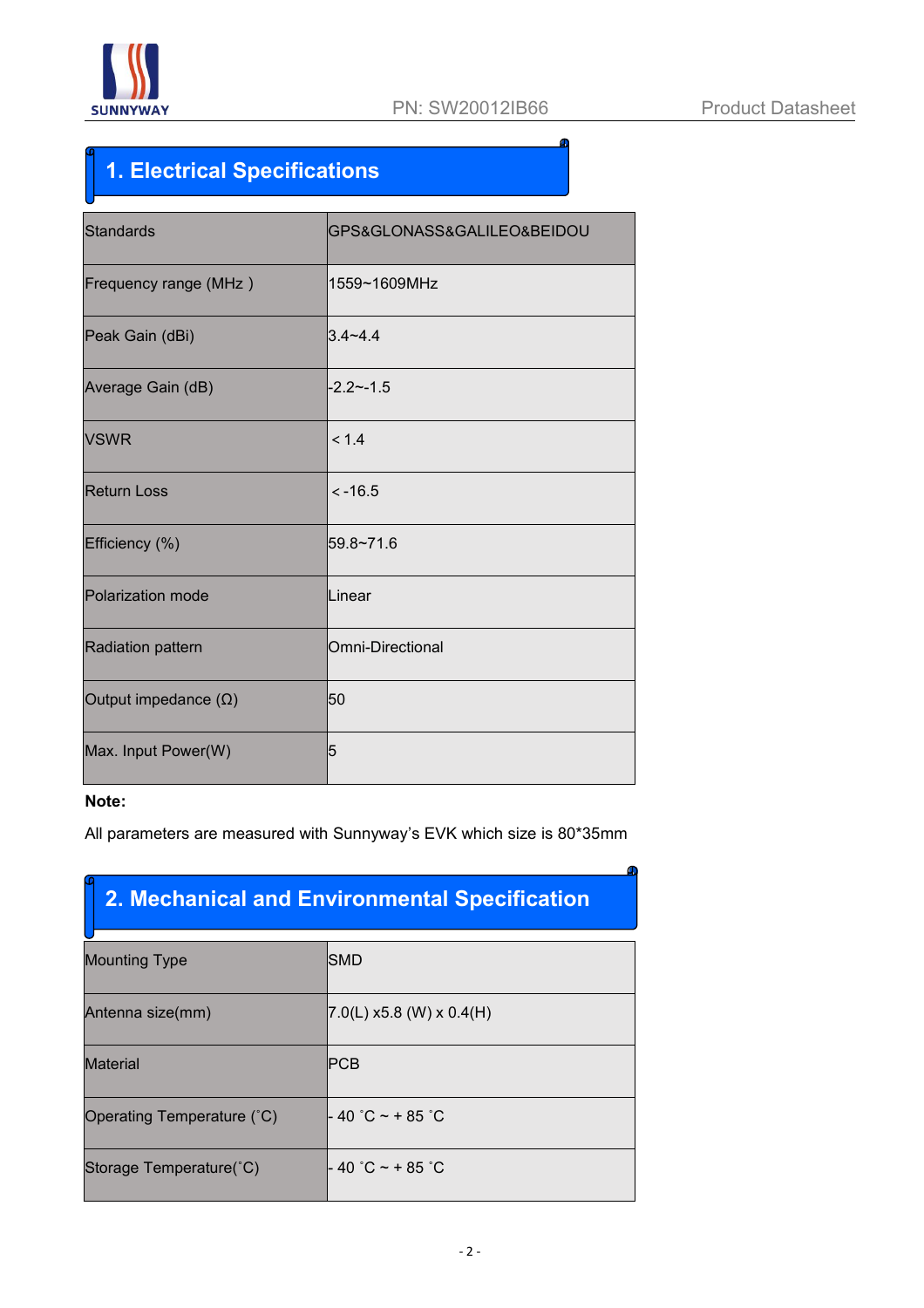

**3. Antenna parameters**

#### 3.1 General Data

| FRE (MHz)          | 1559    | 1609    |
|--------------------|---------|---------|
| <b>VSWR</b>        | 1.3     | 1.4     |
| <b>Return Loss</b> | $-19.0$ | $-16.5$ |
| $Eff$ (%)          | 71.6    | 61.8    |
| Average Gain(dB)   | $-1.5$  | $-2.1$  |

#### 3.2 VSWR

| 511 SWR 1 U/ Ref 1 U<br>Trc1 | Mem2[Trc1] <b>- 511</b> SWR 1 U/ Ref 1 U |                                                    |
|------------------------------|------------------------------------------|----------------------------------------------------|
| 71                           |                                          | M1 1.559000 GHz 1.253 U<br>M2 1.609000 GHz 1.355 U |
| $-10$                        |                                          |                                                    |
|                              |                                          |                                                    |
|                              |                                          |                                                    |
|                              |                                          |                                                    |
|                              |                                          |                                                    |
|                              |                                          |                                                    |
|                              |                                          |                                                    |
|                              |                                          |                                                    |
|                              |                                          |                                                    |
|                              |                                          |                                                    |
|                              |                                          |                                                    |
|                              |                                          |                                                    |
|                              | M2<br>M1                                 |                                                    |
| Chi Start 1 GHz              | Pwr -10 dBm Bw 10 kHz                    | Stop 2 GHz                                         |

## 3.3 Return Loss

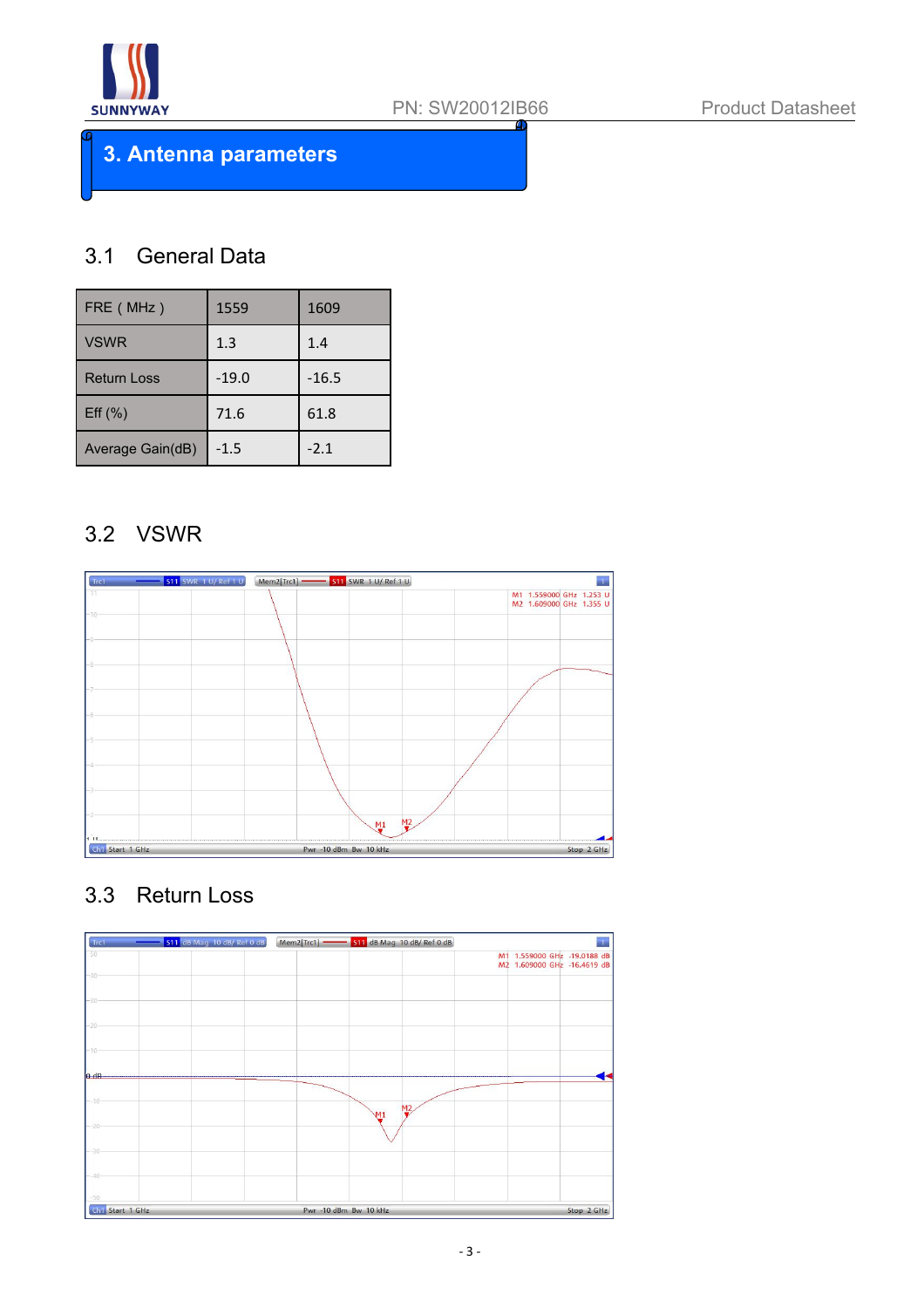

### 3.4 Efficiency and Gain

#### Board length 80mm



## 3.5 Directional pattern

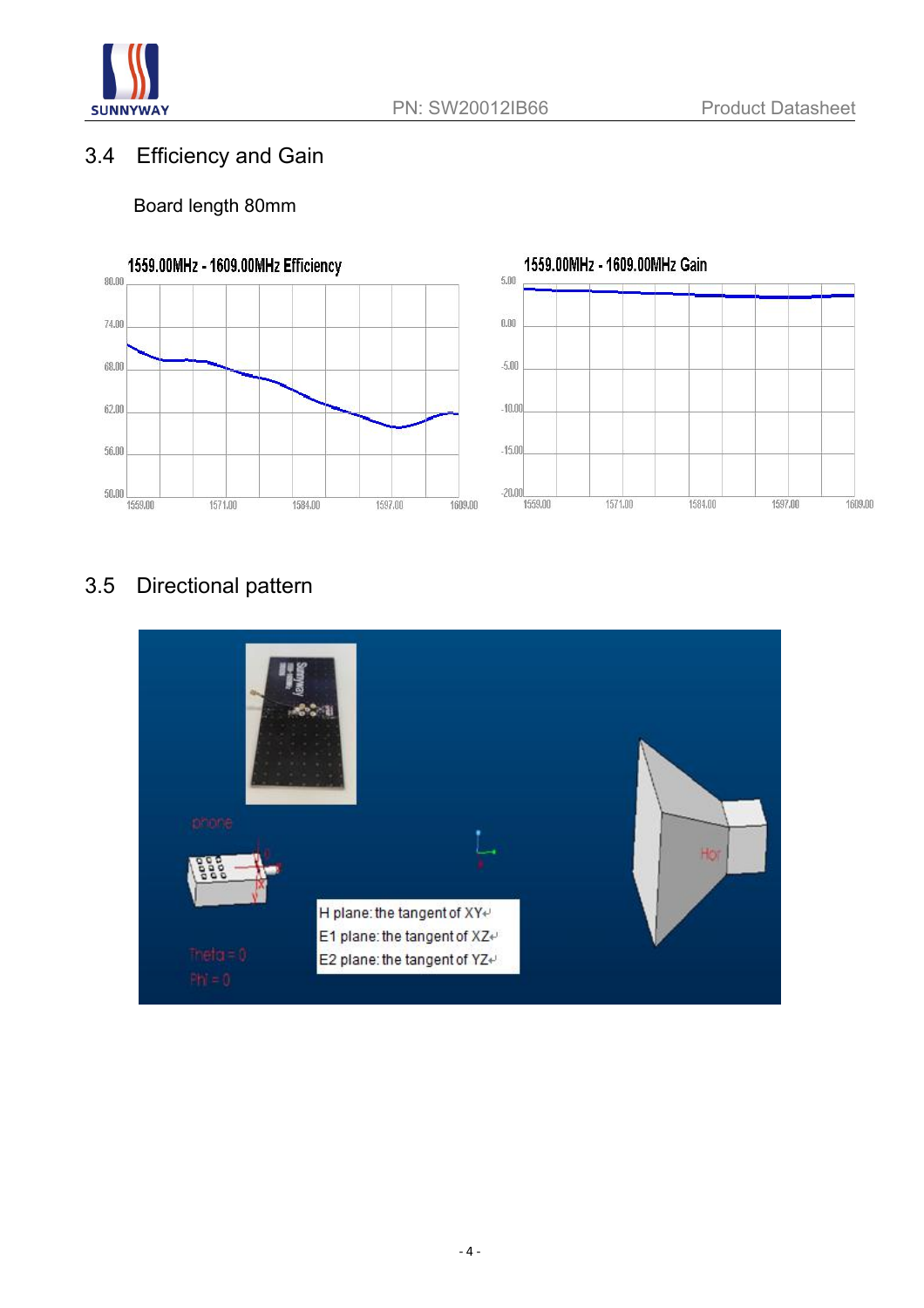





 $-4.6$  $-8.8$ 

 $-13.1$ 

 $17.3$ 

 $\frac{3.5}{1.4}$ 

 $\frac{1}{2}$  $-4.9$  $.9.0$ 

 $-13.2$ 



1559.000MHz H



1575.000MHz E1



1602.000MHz E1

 $0.00$ 

 $210$ 

 $\frac{1}{210}$ 

丽

1602.000MHz E2

1559.000MHz E2

1575.000MHz E2

 $510$ 

 $510$ 

 $120$ 

 $120$ 



1609.000MHz E2



1602.000MHz





1602.000MHz\_H

330  $0.00$ 

bаn

 $5.00$ 

1609.000MHz E1

 $150 -$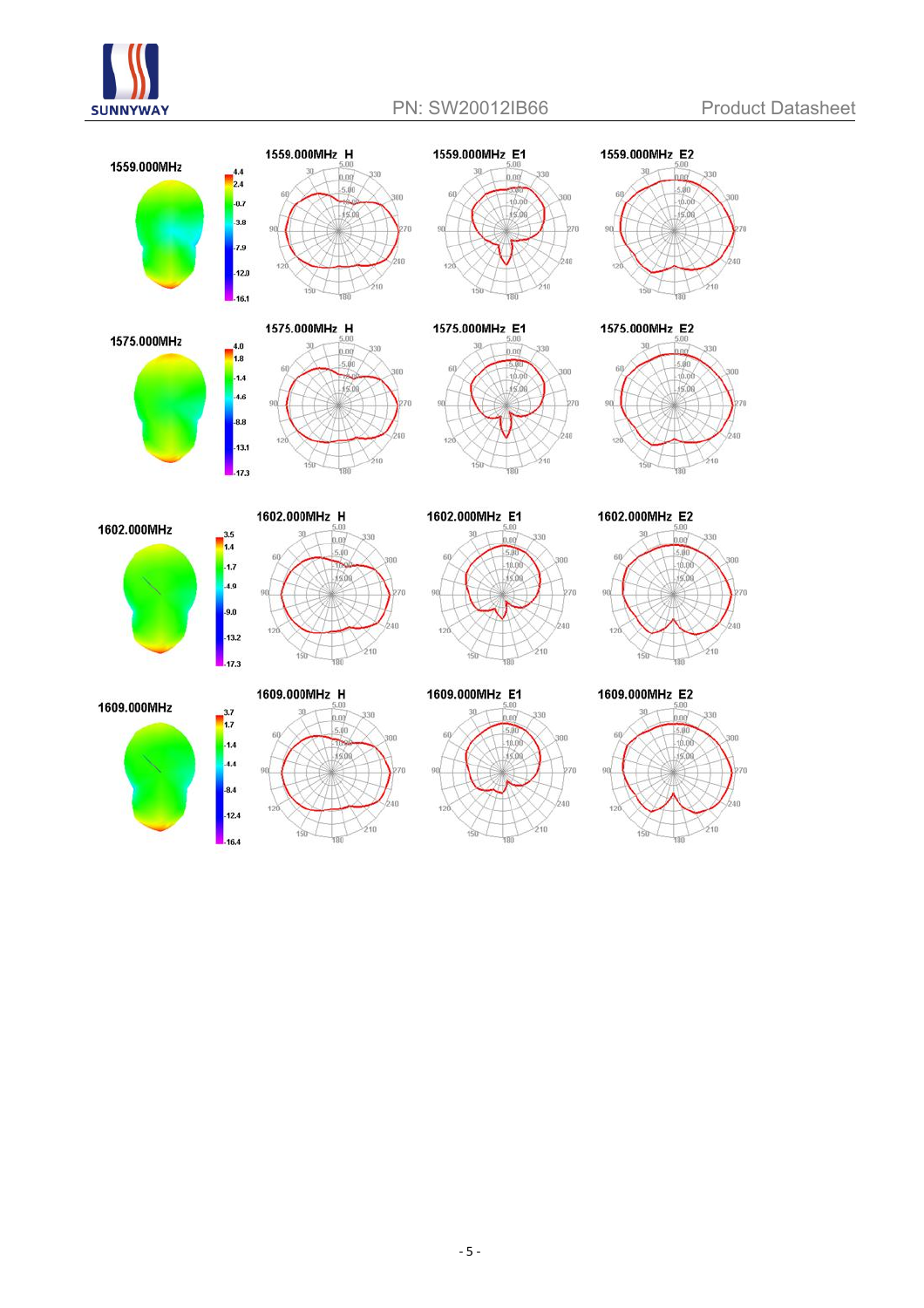

## **4. Schematic symbol and Pin definition**

The pin assignment for the SWD006 antenna are as follows. The antenna has 6 pins and 4 work. And annother pins are designed for mechanical strength.



| Pin No.        | <b>Description</b> |
|----------------|--------------------|
| $\overline{2}$ | Feed               |
| 3,4,6          | Grounding          |
| 1,5            | Not used           |
|                | (Mechanical only)  |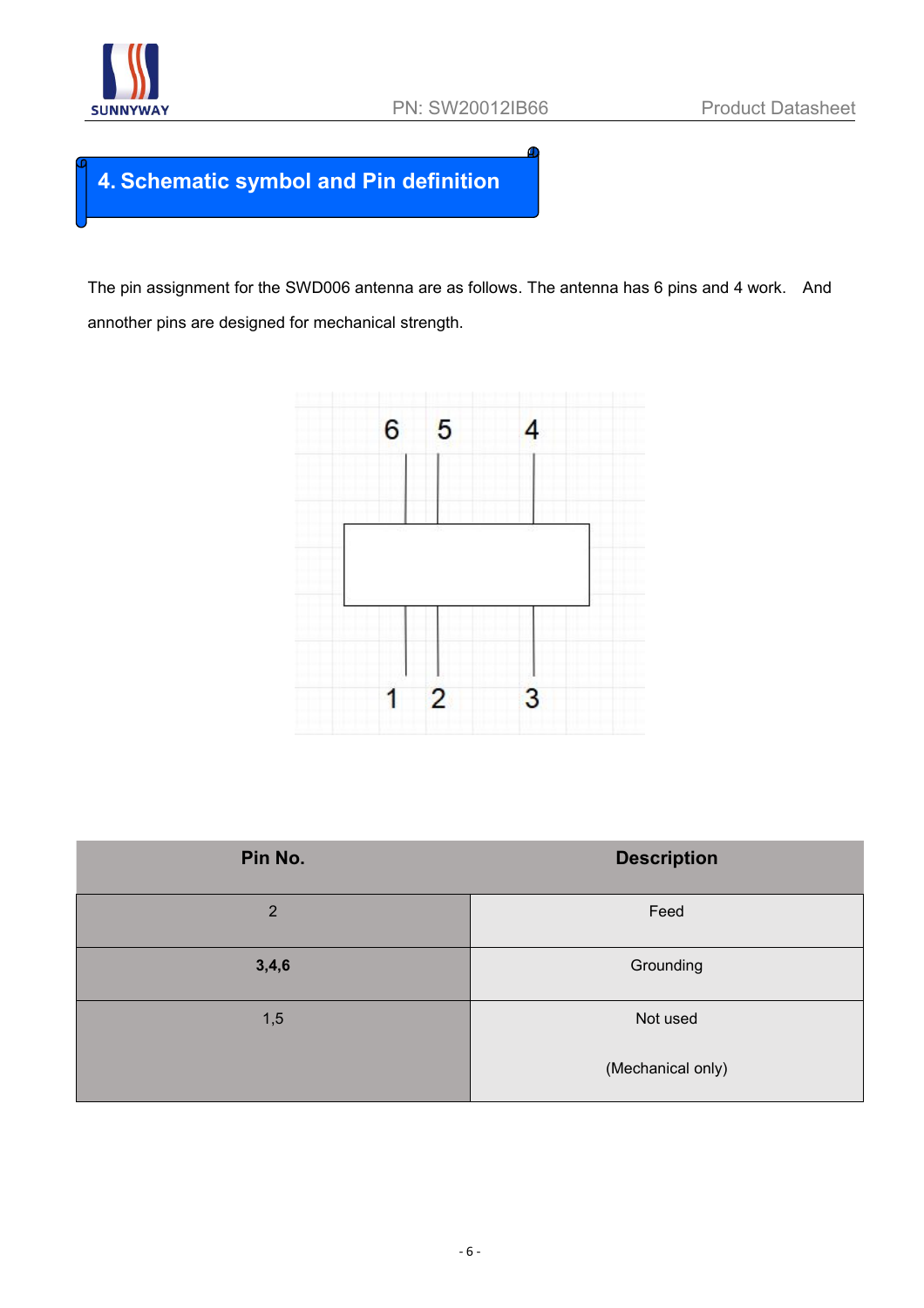

### **5. Transmission Line**

The characteristic impedance of all transmission lines shall be designed as 50 Ω.

• The length of the transmission lines should be kept to as short as possible

• Any other part of the RF system, such as transceiver, power amplifiers, etc., shall also be designed with an impedance of 50  $Ω$ 

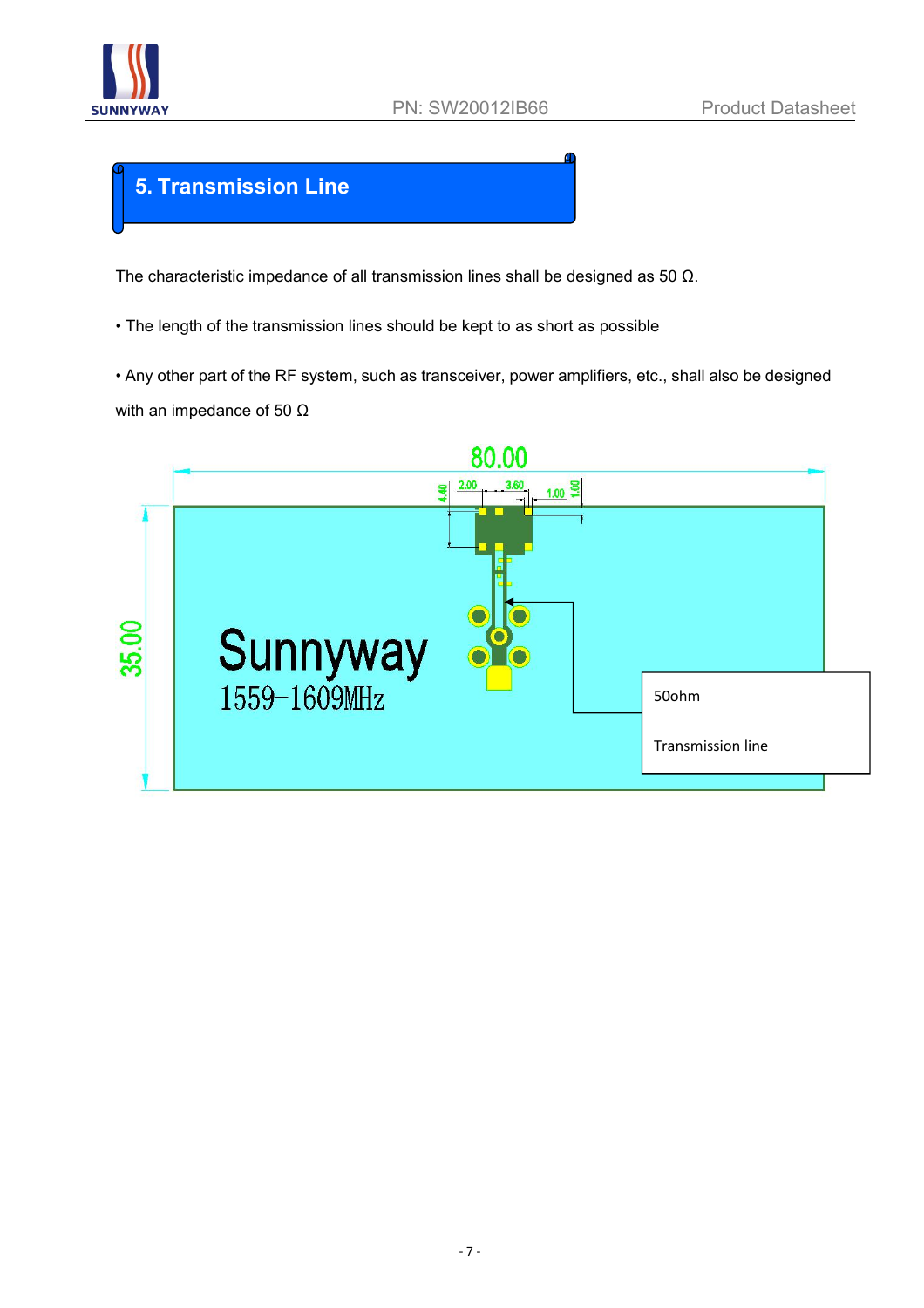

### **6. Matching circuit**



The antenna requires a matching circuit that must be optimized for each product. The matching circuit will require up to three components and the following circuit should be designed into the host PCB. Not all components may be required but should be included as a precaution. The matching network must be placed close to the antenna feed to ensure it is more effective in tuning the antenna.



|                | <b>Type</b> | <b>Value</b> |
|----------------|-------------|--------------|
| E <sub>1</sub> | N/A         | N/A          |
| E2             | Capacitor   | 2.2PF        |
| <b>E3</b>      | N/A         | N/A          |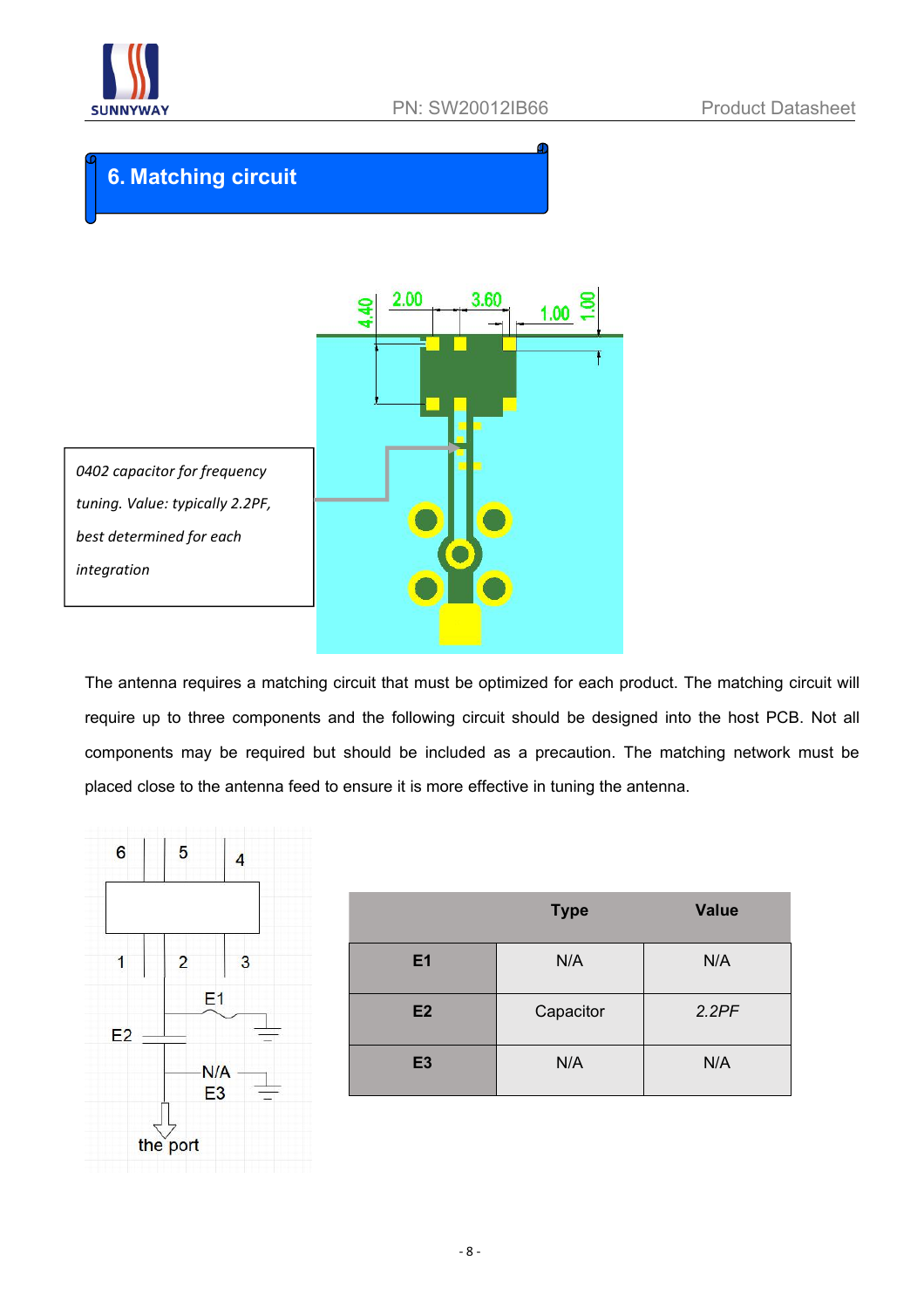

### **7. Host PCB Requirement**

The printed circuit board of the host must ensure that the antenna clearance area meets the antenna specifications.

Whichever the host PCB size used, the antenna should be placed ideally on the host PCB's longest edge at the center.

An example of a PCB layout shown as below:

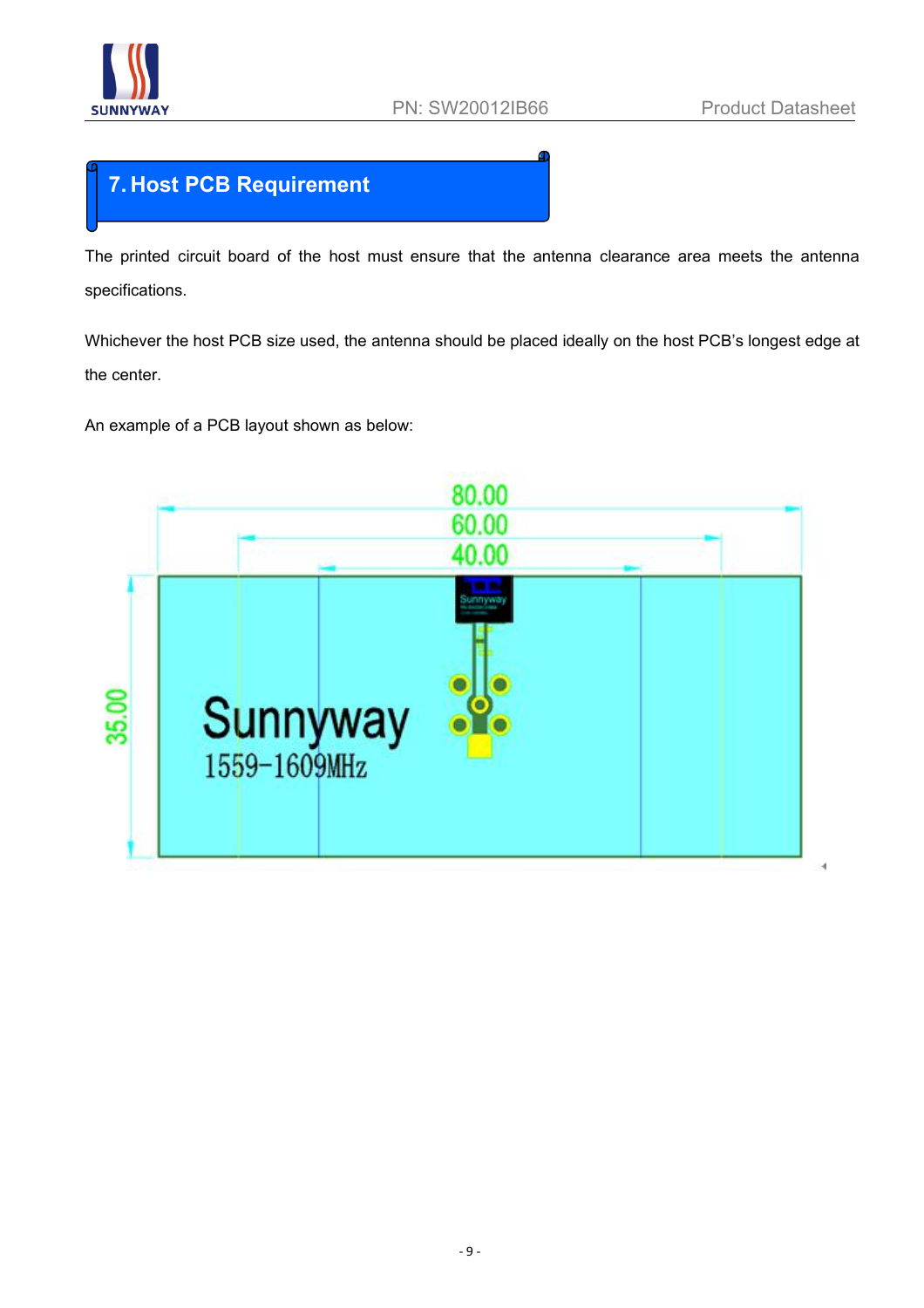

## **8. Host PCB Size**

The minimum recommended host PCB size to be used is40 x 20 (mm). Below is the antenna performance vs PCB length.







#### **Board length 80mm**

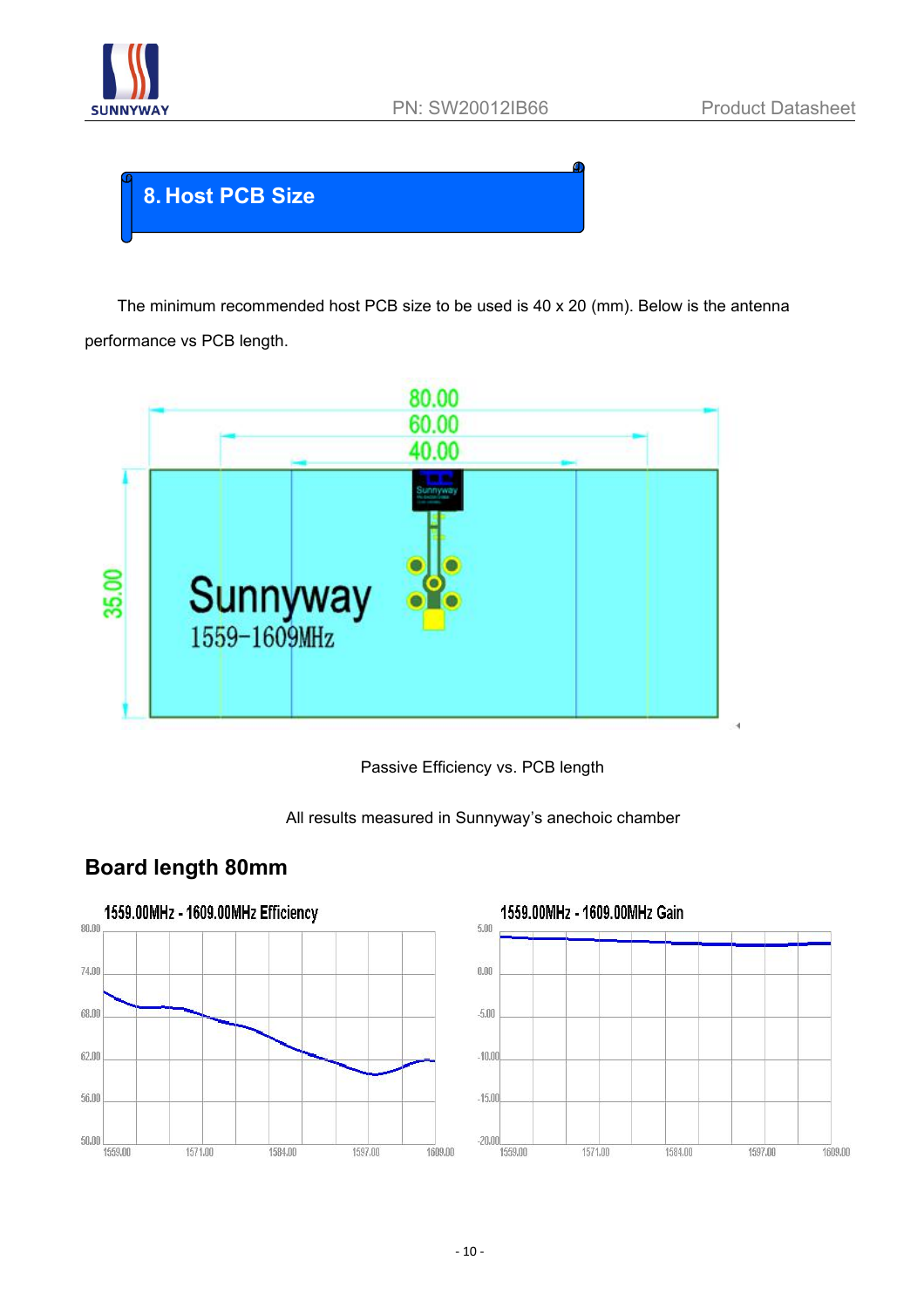

#### **Board length 60mm**





### **Board length 40mm**



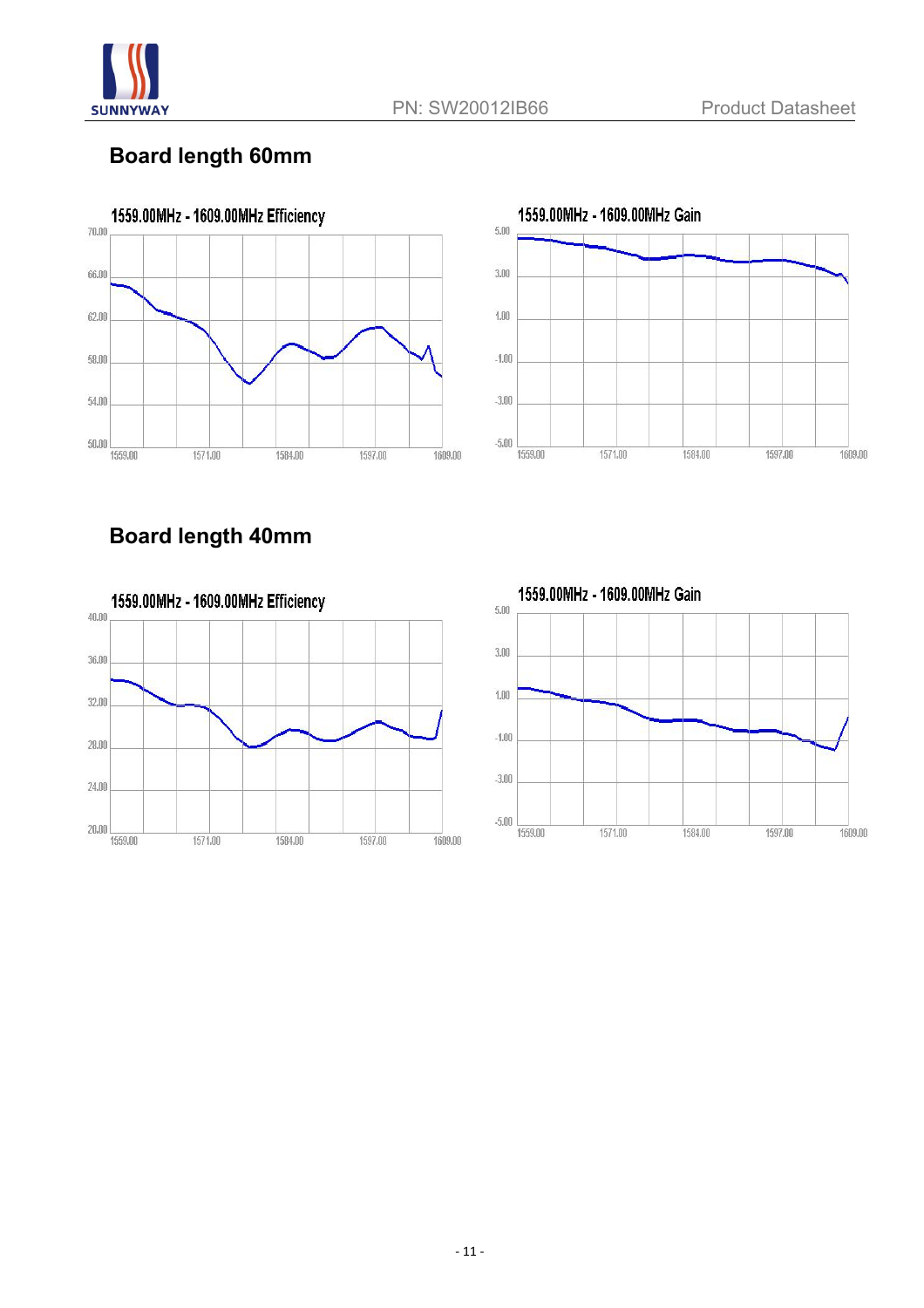

## **9.Antenna Drawings**